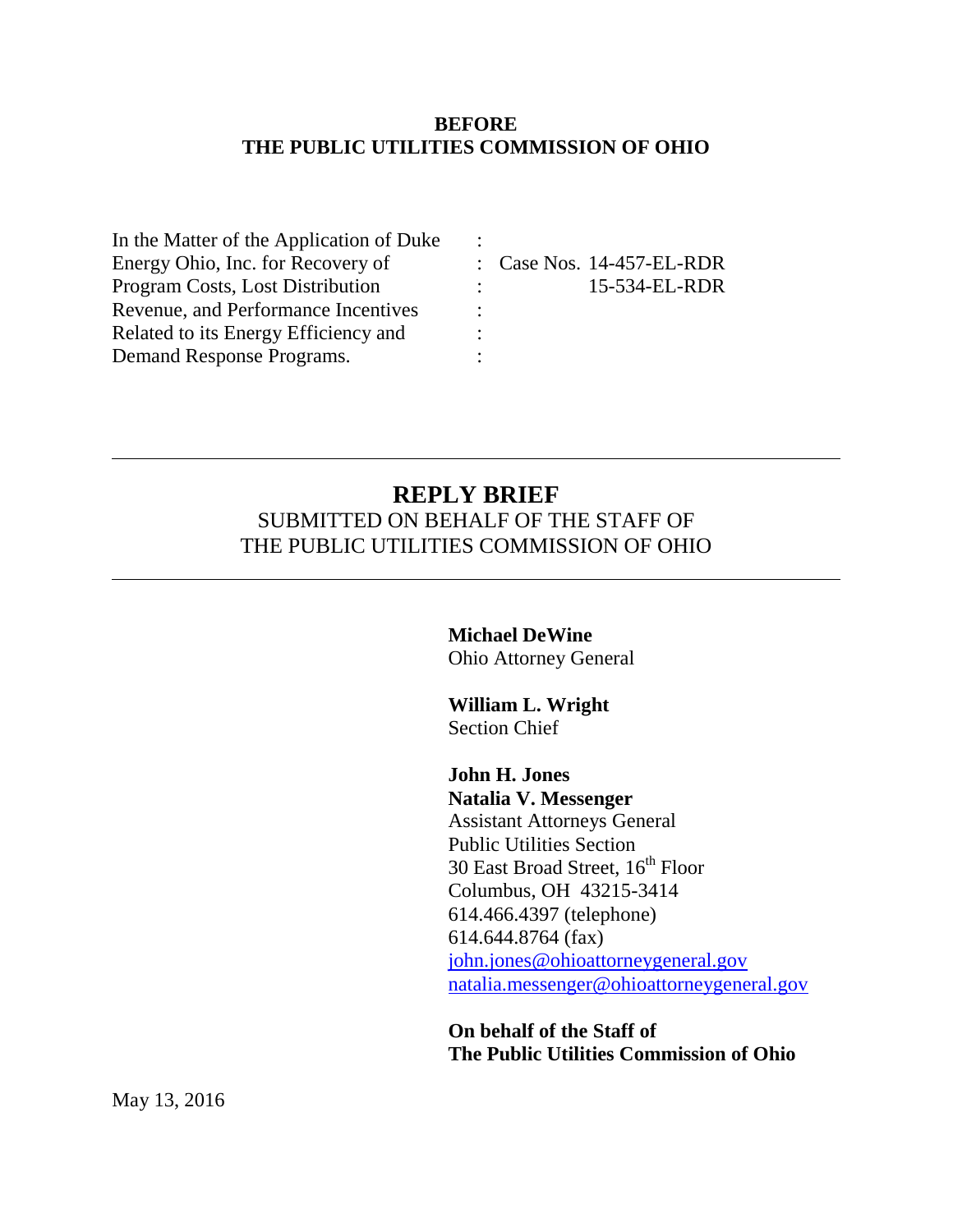## **TABLE OF CONTENTS**

## **Page**

| A.        | The Stipulation is the product of serious bargaining among |                                                                                                                   |  |  |  |  |
|-----------|------------------------------------------------------------|-------------------------------------------------------------------------------------------------------------------|--|--|--|--|
|           | 1.                                                         |                                                                                                                   |  |  |  |  |
|           | 2.                                                         | The Stipulation was the product of lengthy                                                                        |  |  |  |  |
|           | 3.                                                         | The intervening parties failed to respond and showed<br>no interest when Staff invited them to participate in the |  |  |  |  |
|           | $\overline{4}$ .                                           | The terms of the Stipulation are fair and reasonable,                                                             |  |  |  |  |
| <b>B.</b> |                                                            |                                                                                                                   |  |  |  |  |
| C.        | The Stipulation does not violate any important regulatory  |                                                                                                                   |  |  |  |  |
|           |                                                            |                                                                                                                   |  |  |  |  |
|           |                                                            |                                                                                                                   |  |  |  |  |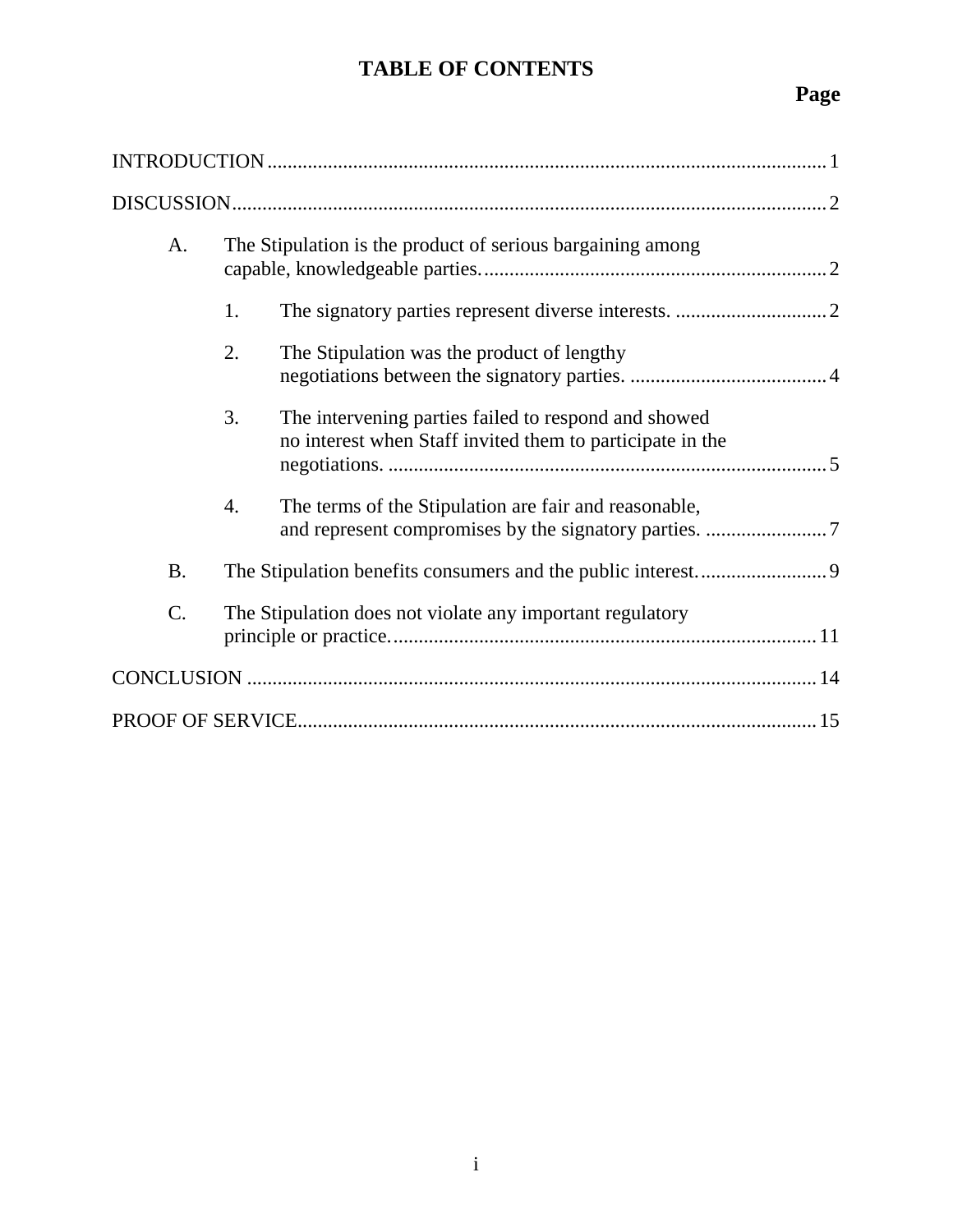#### **BEFORE THE PUBLIC UTILITIES COMMISSION OF OHIO**

| In the Matter of the Application of Duke |                                                      |
|------------------------------------------|------------------------------------------------------|
| Energy Ohio, Inc. for Recovery of        | : Case Nos. 14-456-EL-RDR                            |
| <b>Program Costs, Lost Distribution</b>  | 15-534-EL-RDR<br>$\mathcal{L} = \{1, 2, \ldots, n\}$ |
| Revenue, and Performance Incentives      |                                                      |
| Related to its Energy Efficiency and     |                                                      |
| Demand Response Programs.                |                                                      |
|                                          |                                                      |

## **REPLY BRIEF** SUBMITTED ON BEHALF OF THE STAFF OF THE PUBLIC UTILITIES COMMISSION OF OHIO

### **INTRODUCTION**

The Stipulation presented in this matter benefits the ratepayers of Duke Energy Ohio (Duke or the Company), while resolving a contested issue between the Staff of the Public Utilities Commission of Ohio (Staff) and Duke: Whether the Company can use banked savings to meet its annual energy efficiency mandate and, in the same year, claim a shared savings incentive achievement level. Staff generally agrees with the Commission's earlier policy holding in this case that banked savings cannot be used to determine the annual shared savings achievement level. However, Staff believes that Duke's Application for Rehearing presents good cause for creating a limited exception in this case. Through the Stipulation, Staff is asking the Commission to grant Duke shared savings for 2013 and 2014, and prohibit the Company from using banked savings to earn a shared savings achievement level in the future.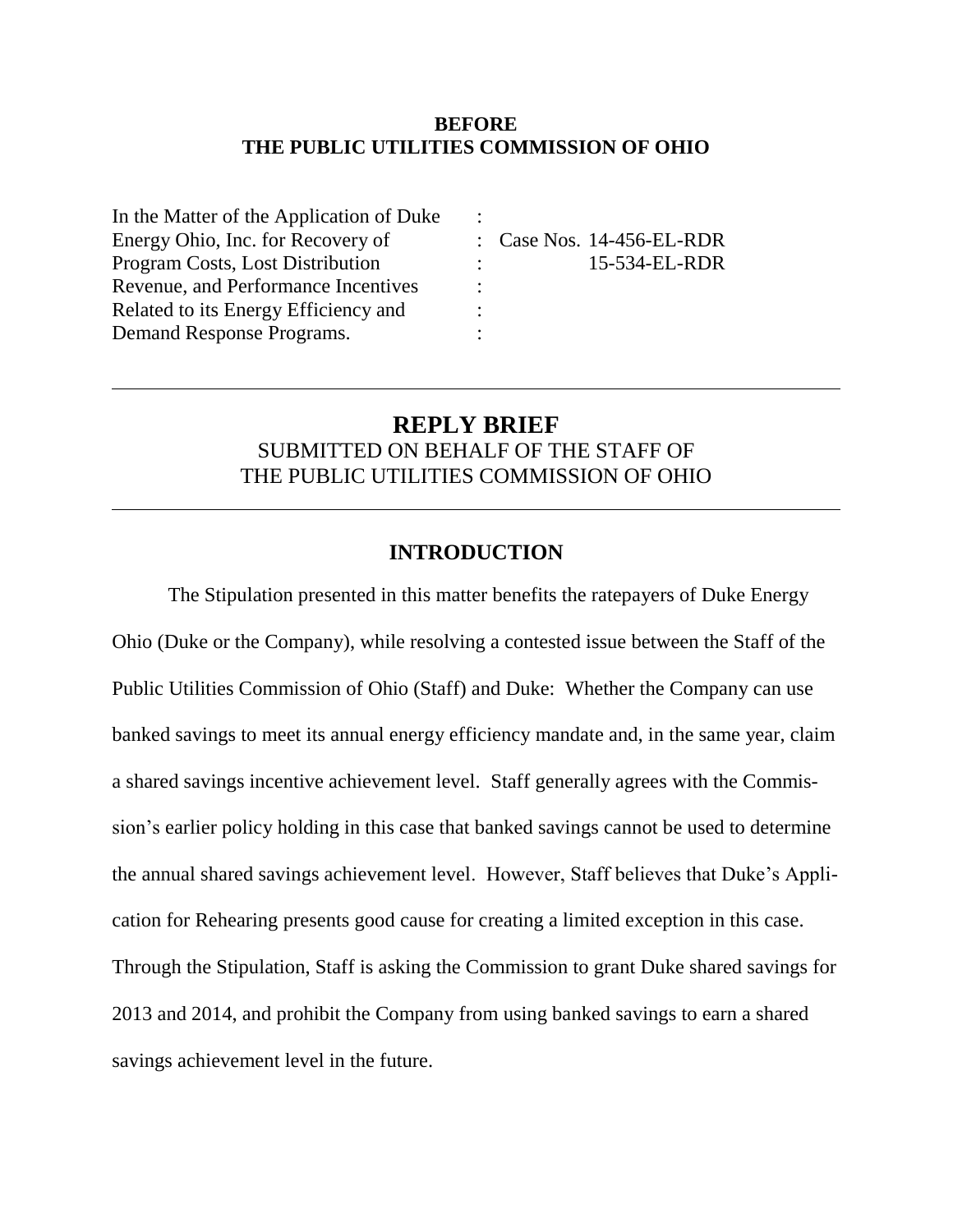The Intervenors, $<sup>1</sup>$  who chose not to respond to an invitation to negotiate, contest</sup> the Stipulation in this proceeding. Despite their arguments to the contrary, the Stipulation meets the three-part test for reasonableness. It represents compromises by Duke and Staff to resolve the contested issue efficiently and mitigate the costly risk to ratepayers inherent in these proceedings. The Commission should approve the Stipulation and give consumers certainty moving forward.

#### **DISCUSSION**

## **A. The Stipulation is the product of serious bargaining among capable, knowledgeable parties.**

The Stipulation is the product of serious bargaining among capable, knowledgeable parties because of the diverse interests represented by the signatory parties, the open and fair negotiation process, and the compromises made by each side.

#### **1. The signatory parties represent diverse interests.**

First, Duke and Staff represent diverse interests. As stated in Staff's Post-Hearing Brief, Staff is accountable for balancing the interests of all of Ohio's ratepayers and is concerned with ensuring reliable service and fair rates for consumers.<sup>2</sup> OEG is mistaken and mischaracterizes testimony when it states that Staff is representing the Company's

The Intervenors include: Ohio Consumers' Counsel (OCC), Ohio Partners for Affordable Energy (OPAE), Ohio Energy Group (OEG), Kroger Company (Kroger), and Ohio Manufacturers' Association (OMA).

 $\overline{a}$ 

1

<sup>2</sup> Tr. I at 246-47, 259.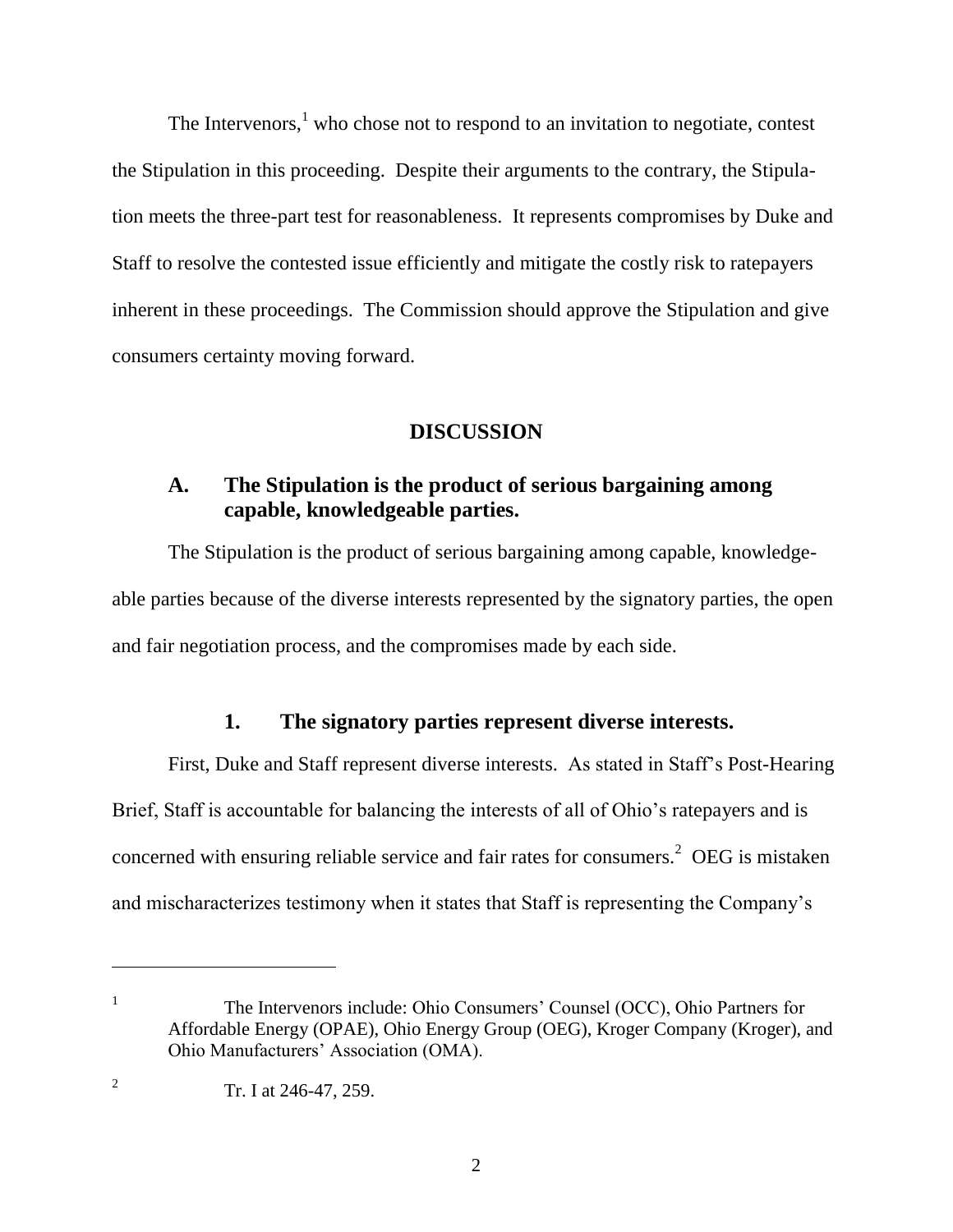interests.<sup>3</sup> Staff is a neutral party. It does not represent one single customer class or party; rather, it seeks to balance the interests of all of Ohio's energy consumers with that of the regulated industry.<sup>4</sup>

OCC argues that Staff's position on the use of banked savings is not clear, and, therefore, it is unclear what compromises were made by Staff. However, as several intervening parties pointed out, <sup>5</sup> Staff made its position clear in Case No. 14-1580-EL-RDR.<sup>6</sup> Staff again clarified its position on banked savings in its Post-Hearing Brief in this case.<sup>7</sup> Staff does not support the Company's use of banked savings to earn a shared savings incentive. Staff's position in this case is no different than previously stated; Staff is only asking for a limited exception to be created in this case to mitigate the risk created by Duke's Application for Rehearing and to resolve Duke's unique circumstances.<sup>8</sup>

<sup>3</sup> OEG Brief at 4.

<sup>4</sup> Tr. I at 246-47.

<sup>5</sup> *See* OEG Initial Brief at 7; OMA Initial Brief at 17; OPAE Initial Brief at 9.

<sup>6</sup> OCC Ex. 2 at 6 (*In re Duke Energy Ohio, Inc.*, Case No. 14-1580-EL-RDR (Reply Comments submitted on behalf of the Staff of the Public Utilities Commission of Ohio) (Jan. 9, 2015).

*See* Staff Initial Brief at 5, 10.

<sup>8</sup> Well after two years into Duke's current plan, S.B. 310 became law and provided utility companies a short window to amend their existing plans. Duke's flawed methodology went unnoticed until it was too late for Duke to amend its portfolio plan and implement the correct methodology.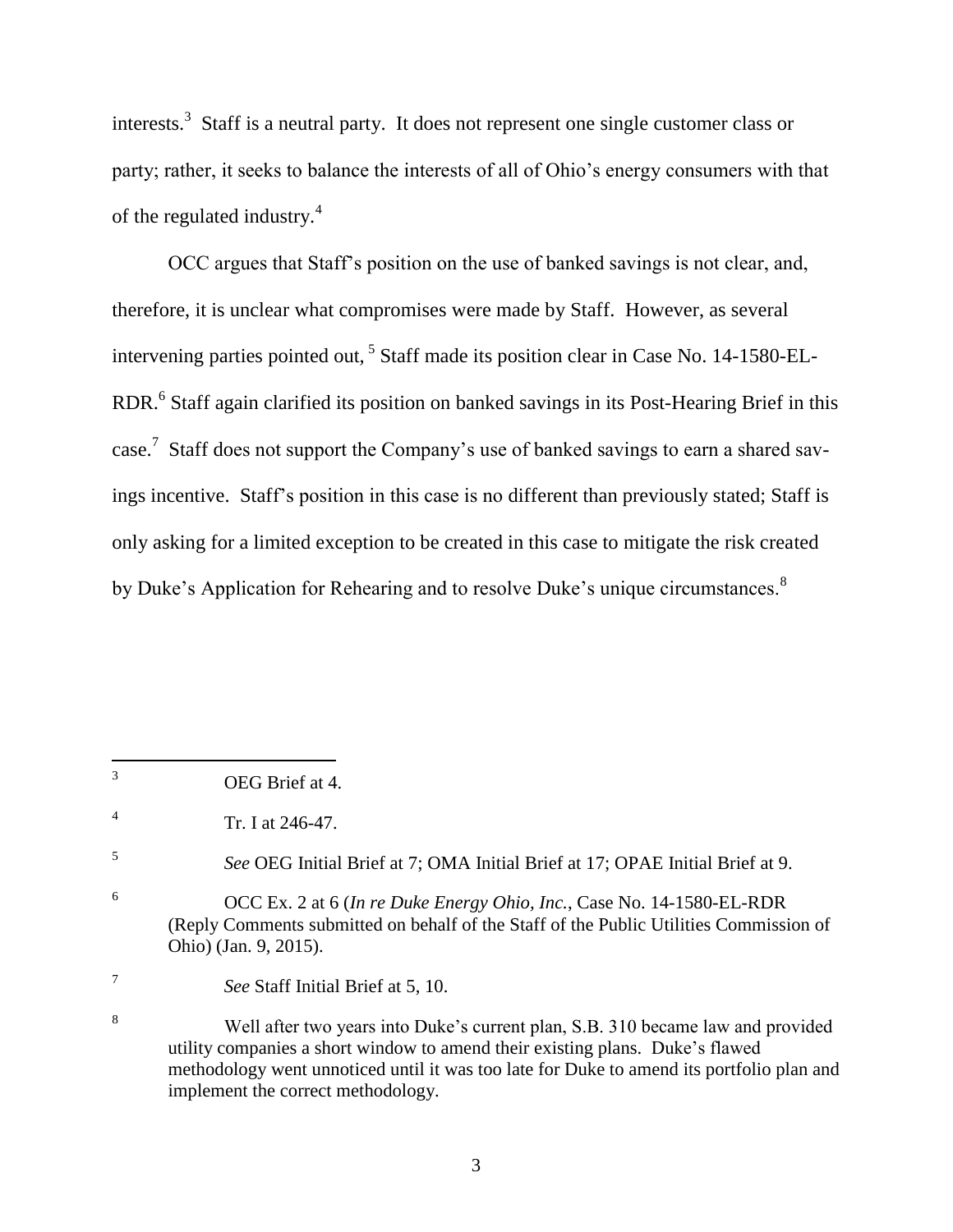## **2. The Stipulation was the product of lengthy negotiations between the signatory parties.**

OMA argues that serious bargaining could not take place in four meetings. $9$  This argument is flawed for many reasons. First, there is no standard requiring a minimum number of meetings to take place in order for there to be serious bargaining. That OMA fails to cite such a standard highlights that fact. Second, the four meetings mentioned in the record spanned from October to December.<sup>10</sup> Those lengthy meetings were the formal meetings that took place between Staff and Duke's counsel and substantive experts; $<sup>11</sup>$  it does not account for the informal communications that took place between</sup> counsel.<sup>12</sup> Those meetings also do not account for the time taken by each signatory party internally to contemplate and discuss the terms presented by the opposing party.<sup>13</sup> Absent a clear standard to the contrary, the fact that four formal meetings occurred does not negate serious bargaining.

 $\overline{9}$ OMA Initial Brief at 5.

<sup>10</sup> *See* OMA Ex. 14 (OCC-INT-02-010).

<sup>11</sup> *See* OMA Ex. 18 (OCC-INT-02-011).

<sup>12</sup> *See* Tr. I at 290 (explaining that "there was a lot of negotiations back and forth").

<sup>13</sup> *See id.* at 246.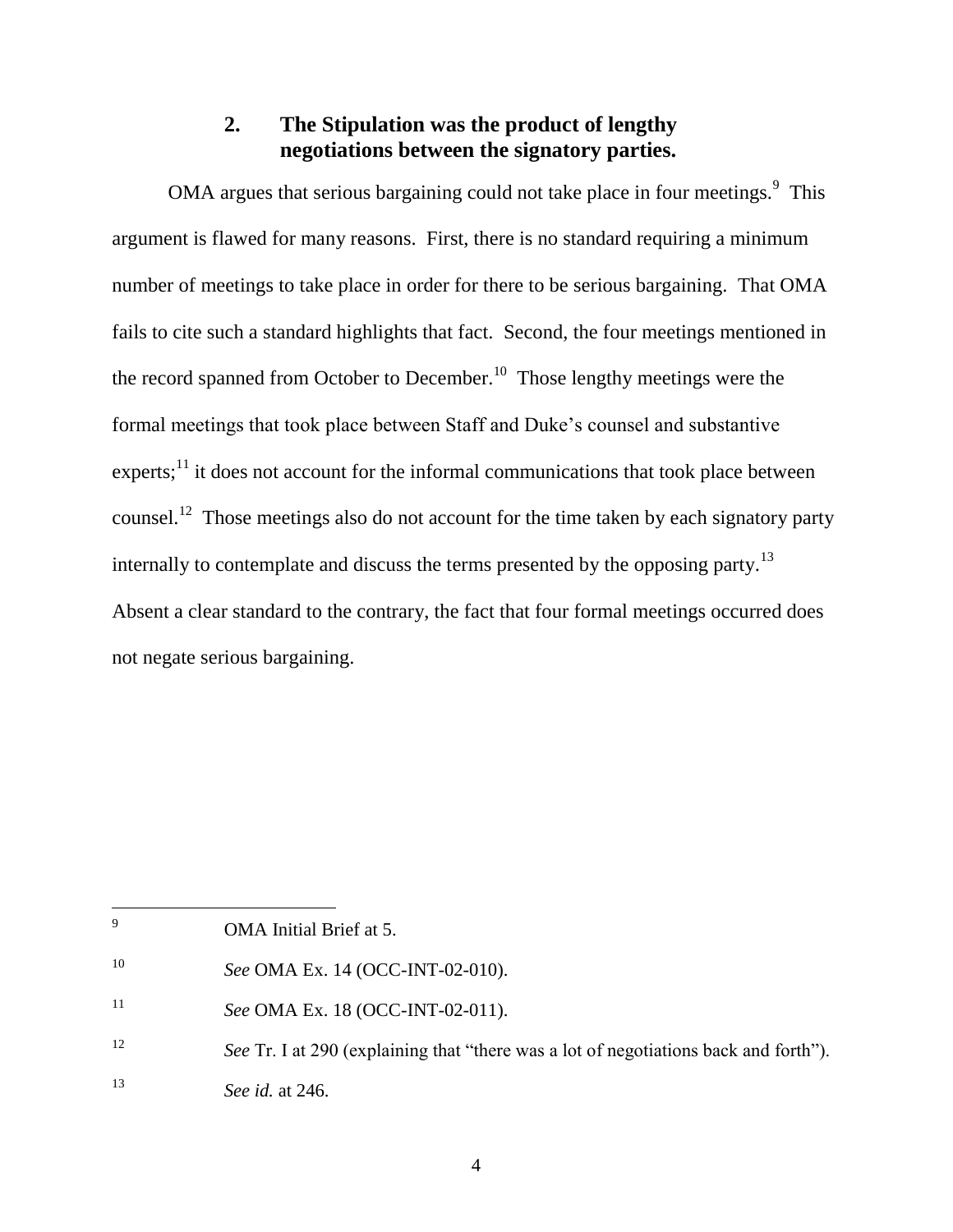## **3. The intervening parties failed to respond and showed no interest when Staff invited them to participate in the negotiations.**

A major topic covered by all of the parties is the content of and intent behind the email sent by Staff's counsel on December 30, 2015.<sup>14</sup> OCC and OEG misrepresent the evidence on the record. The email does not contain an ultimatum<sup>15</sup> or a caveat.<sup>16</sup> Parties were explicitly asked if they had an interest in becoming a signatory party.<sup>17</sup> The email contains no language stating or suggesting that the amount of shared savings was not open for further discussion.<sup>18</sup> Staff witness Donlon testified that "the whole document was negotiable at that point,"<sup>19</sup> and that Staff's intent was to have further negotiations if the parties so desired.<sup>20</sup> The Intervenors are ignoring the evidence on the record and mischaracterizing the language of the email in order to speculate about Staff's intent. The fact is that no intervening party inquired about whether the terms were open for discus $sion<sup>21</sup>$  so they must resort to speculation.

 $14$ <sup>14</sup> *See* OCC Initial Brief at 6-8; OPAE Initial Brief at 2-3; Kroger Initial Brief at 4-5; OEG Initial Brief at 3; OMA Initial Brief at 6-7. <sup>15</sup> OCC Initial Brief at 7. <sup>16</sup> OEG Initial Brief at 3. <sup>17</sup> OMA Ex. 21 (Staff's email to Intervenors regarding the draft stipulation). <sup>18</sup> *See id*. <sup>19</sup> Tr. I at 250. <sup>20</sup> *Id.* at 275. <sup>21</sup> *Id.* at 278.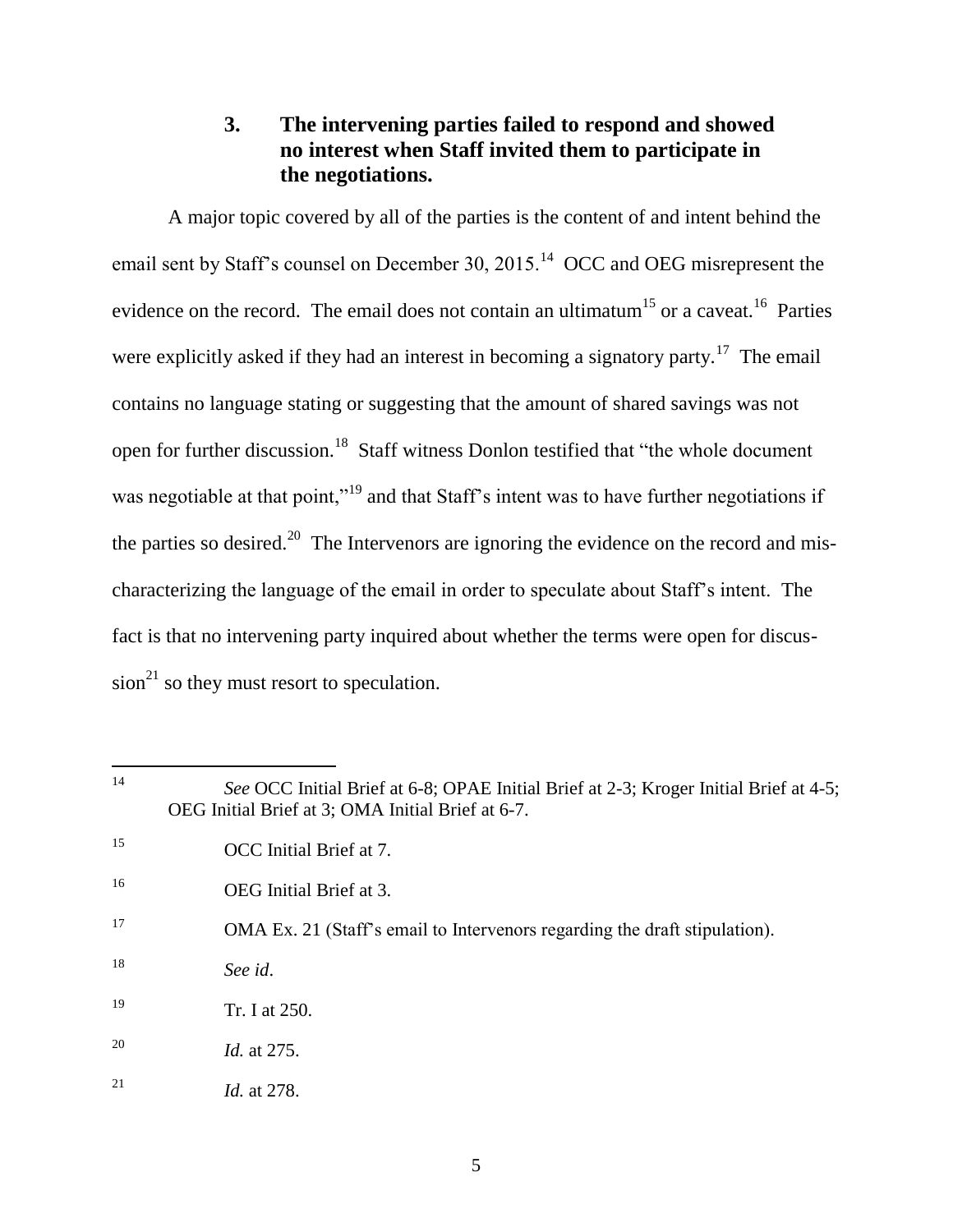The Intervenors also complain about the deadline given (January  $6<sup>th</sup>$  at noon) to respond to the email.<sup>22</sup> But, again, no intervening party asked for an extension of the deadline. The importance of the email is that it shows that the Intervenors received a draft of the "rough agreement"<sup>23</sup> between Staff and Duke and were given the opportunity to review it and consult with the signatory parties if they had such an interest. After not receiving any kind of response from any intervening party, it became clear to Staff and Duke that the Intervenors did not have an interest in the Stipulation. This is evident by their late responses: OCC responded at 5:45pm on January  $6<sup>th</sup>$ ;<sup>24</sup> OMA responded at 6:08pm on January  $6^{th}$ ;<sup>25</sup> and OPAE responded at 6:41pm that same day.<sup>26</sup> It is no coincidence that, after having a week to respond to Staff, three of the intervening parties responded to Staff within a two-hour window — after the Stipulation was filed. After waiting an extra four hours after the noon deadline on January  $6<sup>th</sup>$ , the Stipulation was filed with only Duke and Staff as signatory parties.  $27$ 

22 *See* OCC Initial Brief at 6-8; OPAE Initial Brief at 2-3; Kroger Initial Brief at 4-5; OEG at 3; OMA Initial Brief at 6-7. Tr. I at 276. *Id.* at 307. *Id.* at 278-79. *Id.* at 308.

<sup>27</sup> *See* Joint Ex. 1 at 1 (Stipulation and Recommendation) (Jan. 6, 2016).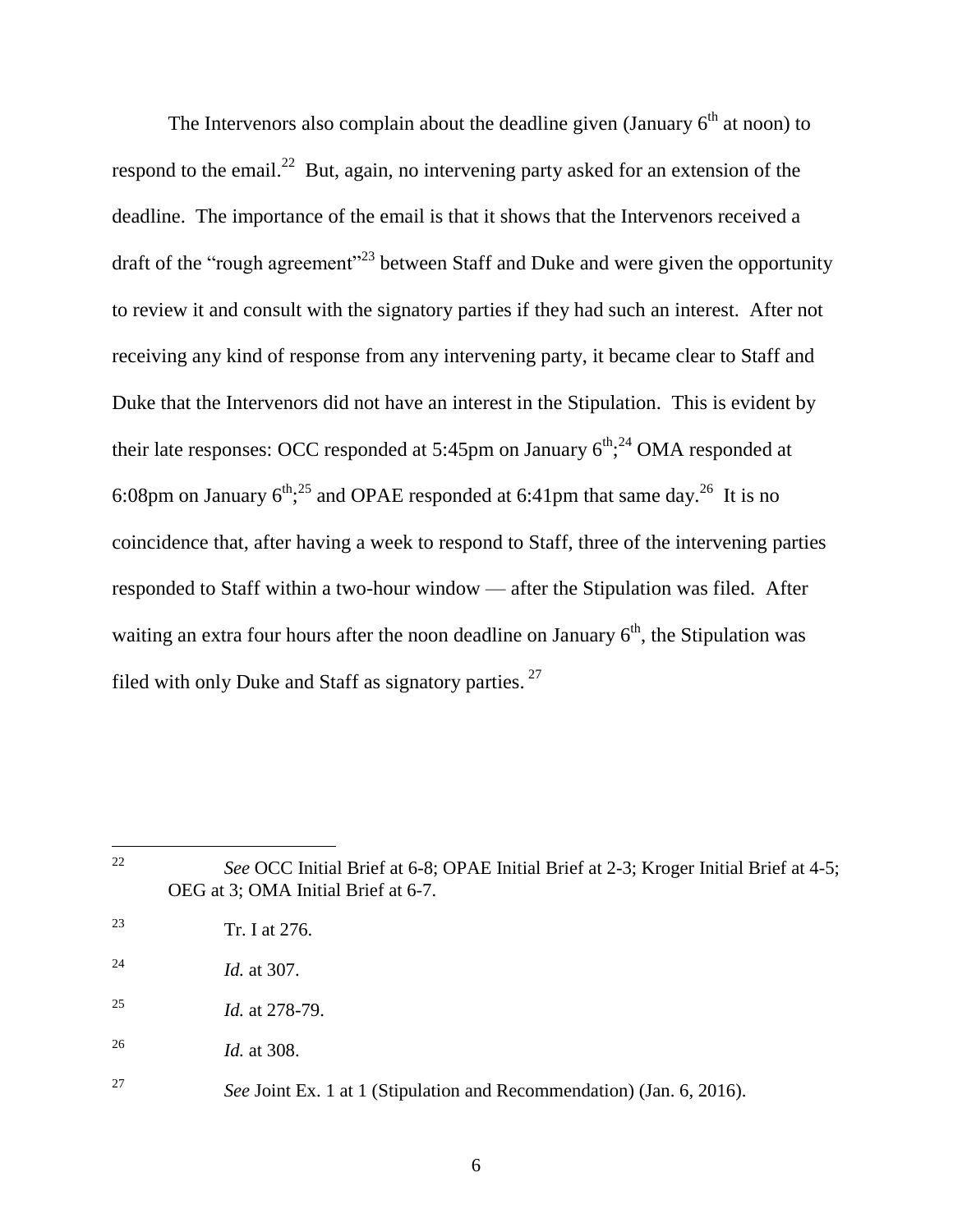## **4. The terms of the Stipulation are fair and reasonable, and represent compromises by the signatory parties.**

The Intervenors argue that some of the terms of the Stipulation are illusory. First, and most contested, is the point at which the \$19.75 million that the Stipulation provides to Duke for shared savings became final. Kroger and OMA hang on the testimony of Company witness Duff that the amount was "determined" before he was brought into the negotiation.<sup>28</sup> The parties conveniently overlook Staff witness Donlon's testimony that the amount only became final when the Stipulation was filed.<sup>29</sup> The two testimonies are not mutually exclusive. Although Staff and Duke had determined an amount that both could agree on, it was still subject to further input from the intervening parties.<sup>30</sup> Because no input was received, the terms of the Stipulation stayed as Staff and Duke had originally agreed upon.

Staff later held a meeting for the Company and the Intervenors to discuss the terms of the Stipulation and potential modifications.<sup>31</sup> At that meeting, the parties were told that the amount of shared savings would be "hard to move off of" *after* the Stipulation was signed and filed.<sup>32</sup> However, Staff witness Donlon specifically testified that all

<sup>28</sup> <sup>28</sup> *See* Kroger Initial Brief at 5; OMA Initial Brief at 7.

<sup>29</sup> Tr. I at 290-91.

<sup>30</sup> *See id.* at 275.

<sup>31</sup> *Id.* at 308.

<sup>32</sup> *Id.* at 309-10.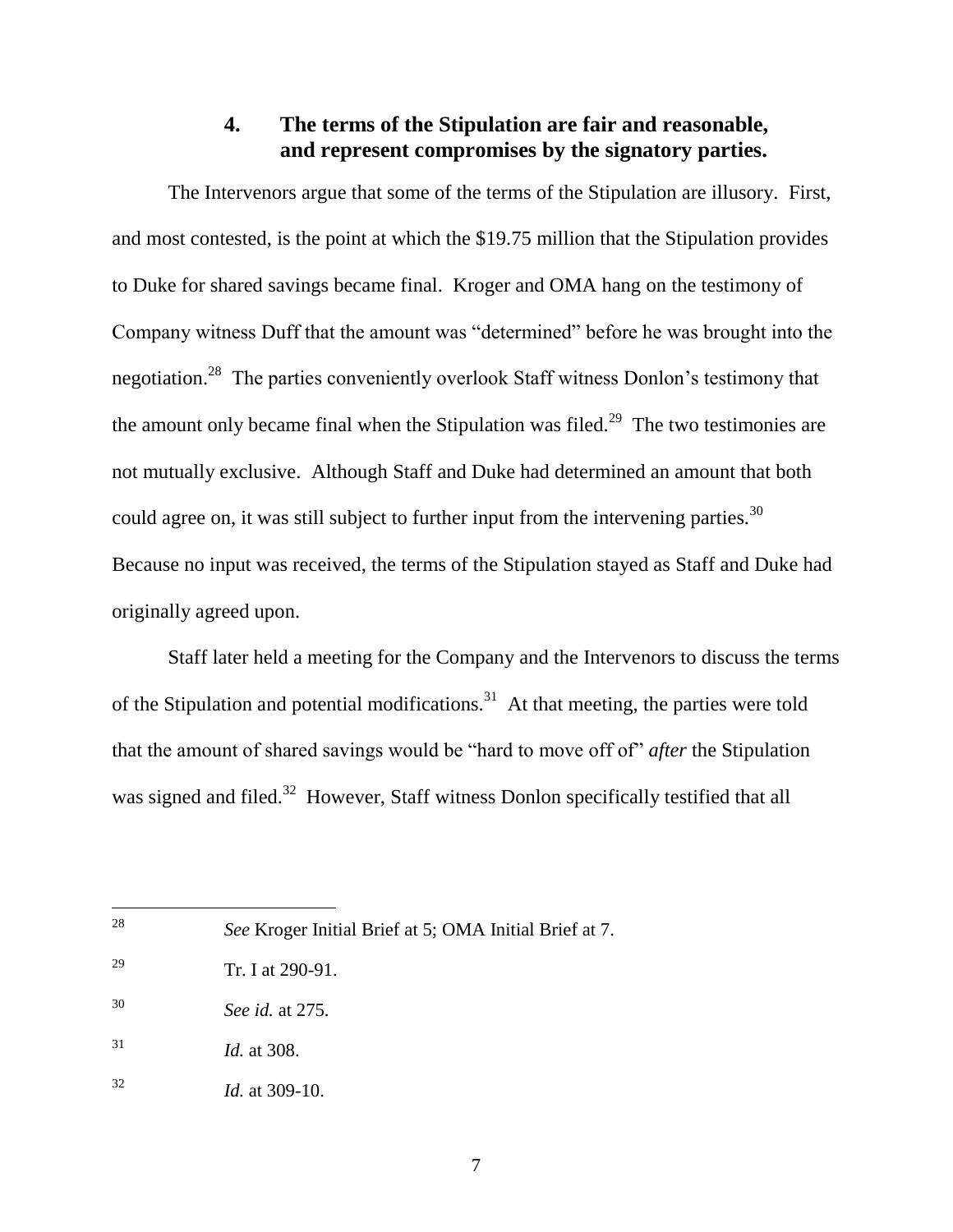terms were open for discussion *before* the document was filed.<sup>33</sup> The Intervenors are purposefully confusing that distinction.

After the meeting, all of the parties to this case joined together to request an extension of the procedural schedule in order to continue settlement discussions.<sup>34</sup> The fact that Staff held a meeting and joined the motion shows that Staff was open to further negotiation of the terms. It further shows that, had the intervening parties responded to Staff with interest by the January  $6<sup>th</sup>$  deadline, the signatory parties would have continued negotiations with the intervening parties.

Another term that the Intervenors object to allows the Company to use banked savings to earn a shared savings incentive if there is a change in law, regulation, or order.<sup>35</sup> For the sake of clarification, Case No. 14-1580-EL-RDR does not address the actual recovery of shared savings. It only addresses an extension of the present mechanism to 2016.<sup>36</sup> Duke will have to file for recovery of 2016 next year in a different case. For that reason, the order in Case No. 14-1580-EL-RDR cannot nullify the Stipulation. Furthermore, the reason that Staff does not support Duke's use of banked savings in the manner debated is because it is contrary to the policy set by the Commission in this case.

<sup>35</sup> Joint Ex. 1 at 6-7 (Stipulation and Recommendation) (Jan. 6, 2016).

<sup>36</sup> Tr. I at 53.

<sup>33</sup> <sup>33</sup> Tr. I at 250.

<sup>34</sup> *In the Matter of the Application of Duke Energy Ohio, Inc. for Recovery of Program Costs, Lost Distribution Revenue and Performance Incentives Related to its Energy Efficiency and Demand Response Programs*, Case No. 14-457-EL-RDR (Joint Motion for Extension of Time and to Clarify Scope of Hearing on Stipulation, and Request for Expedited Treatment) (Jan. 29, 2016).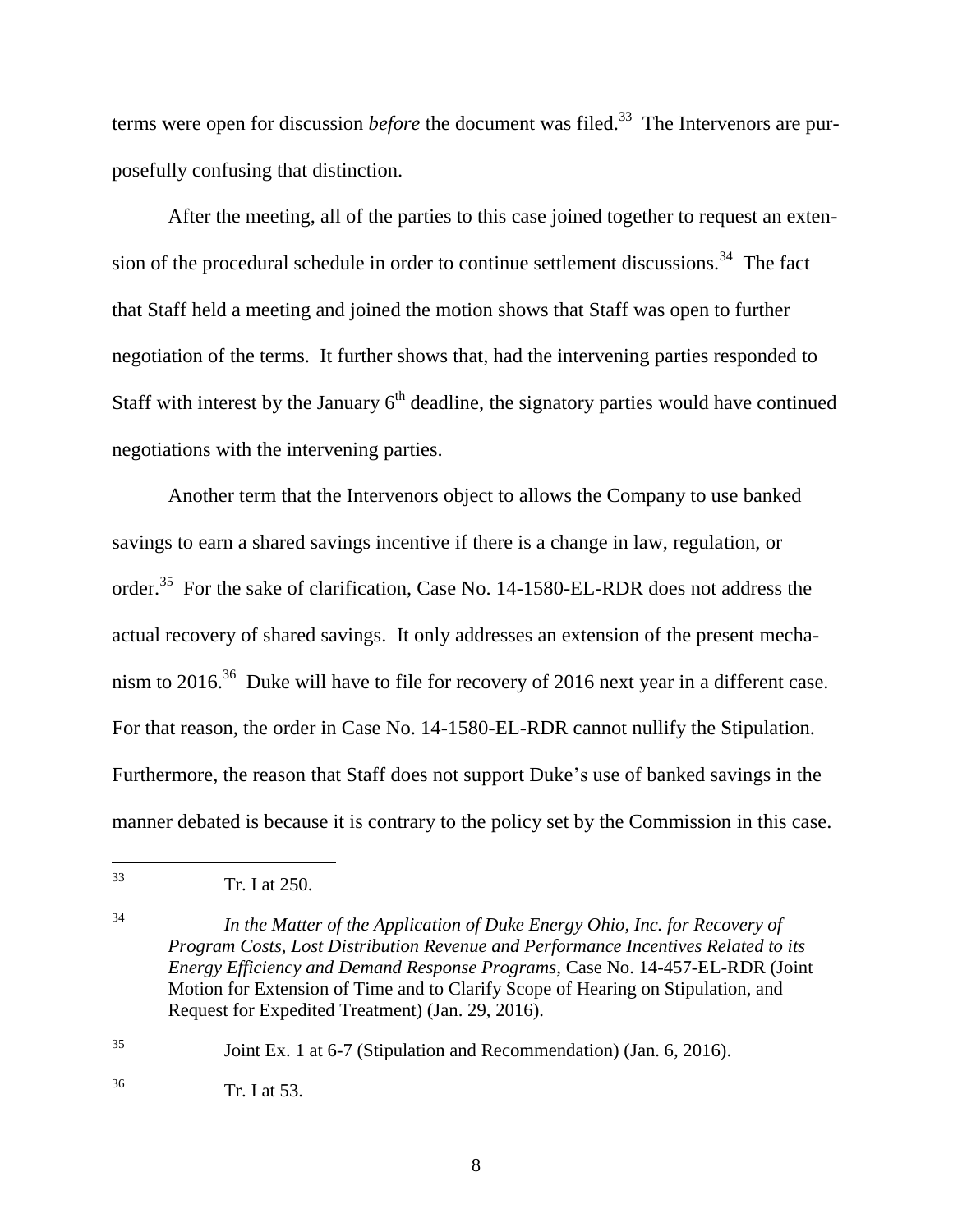Should there be a change in that policy, or a new statute or regulation addressing the issue, it follows that Duke should be entitled to pursue that change and alter its programs.

#### **B. The Stipulation benefits consumers and the public interest.**

The Stipulation benefits consumers and the public interest by creating a cap that limits the amount of shared savings that Duke can earn for 2013, 2014, 2015, and 2016; by mitigating the risk of \$55 million dollars that Duke's Application for Rehearing presents; and by incentivizing Duke to increase energy efficiency savings.

OPAE and OMA contest the amount of risk that Duke's Application for Rehearing actually presents.<sup>37</sup> Although the Commission has not decided whether to extend Duke's recovery mechanism into 2016, there is a legitimate risk that the Commission will do so.<sup>38</sup> The Stipulation accounts for that risk. Even if the Commission denies Duke's request to extend its mechanism, the risk for years 2013, 2014, and 2015, is still about \$40 million,<sup>39</sup> double the amount of shared savings the Stipulation grants to Duke. The Stipulation arose from the Commission's granting Duke's Application for Rehearing for further consideration of the issues raised in that application.<sup>40</sup> That decision presented the risk that the Commission could modify its Order and allow Duke to use banked savings to earn a shared savings incentive. Should that occur, Duke could earn up to \$55

<sup>37</sup> <sup>37</sup> *See* OPAE Initial Brief at 7; OMA Initial Brief at 10.

 $38$  Tr. I at 61.

<sup>39</sup> See *id*.

<sup>40</sup> Joint Ex. 1 at 5 (Stipulation and Recommendation) (Jan. 6, 2016).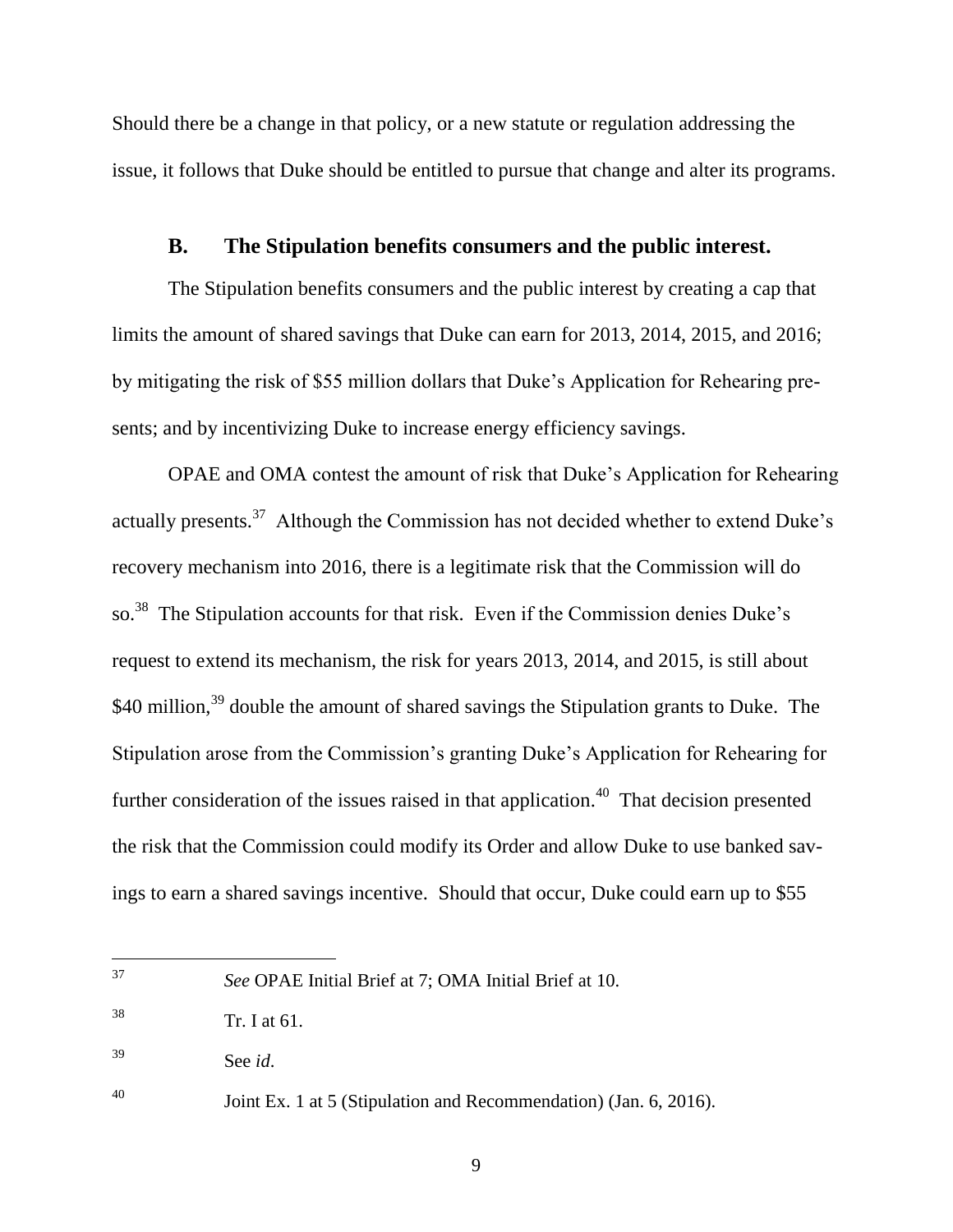million over the term of its portfolio plan.<sup>41</sup> If the Commission did not find any valid issues to consider in the Company's Application for Rehearing, it would have denied it.

OMA argues that Duke could have changed its programs.<sup>42</sup> However, that was not lawfully possible. S.B. 310 gave each utility the option to amend its portfolio plan, but it could only do so within thirty days of S.B. 310's effective date.<sup>43</sup> Duke chose not to amend its current portfolio plan. As a result, the Company was locked into its current portfolio plan, without the option of amending it in later years. The Stipulation, then, protects consumers from potentially paying \$55 million in shared savings if rehearing favors Duke.

OMA also argues that the 150,000 megawatt hours that Duke agrees to retire is an illusory term and of no value to consumers.<sup>44</sup> OMA misunderstands this term. This term is one of the compromises that Duke made in exchange for receiving \$19.75 million in shared savings.<sup>45</sup> Those megawatt hours represent the amount of banked savings that Duke would have used to meet its mandated benchmark and to earn shared savings. Without this term, those megawatt hours could be used by Duke in the future to meet its mandated benchmark. Rather, Duke's retirement of the 150,000 megawatt hours benefits

<sup>41</sup> Joint Ex. 1 at 6 (Stipulation and Recommendation) (Jan. 6, 2016).

<sup>42</sup> OMA Initial Brief at 9.

<sup>43</sup> *See* Sub.S.B. No. 310.

<sup>44</sup> OMA Initial Brief at 12.

<sup>45</sup> *See* Joint Ex. 1 at 7 (Stipulation and Recommendation) (Jan. 6, 2016).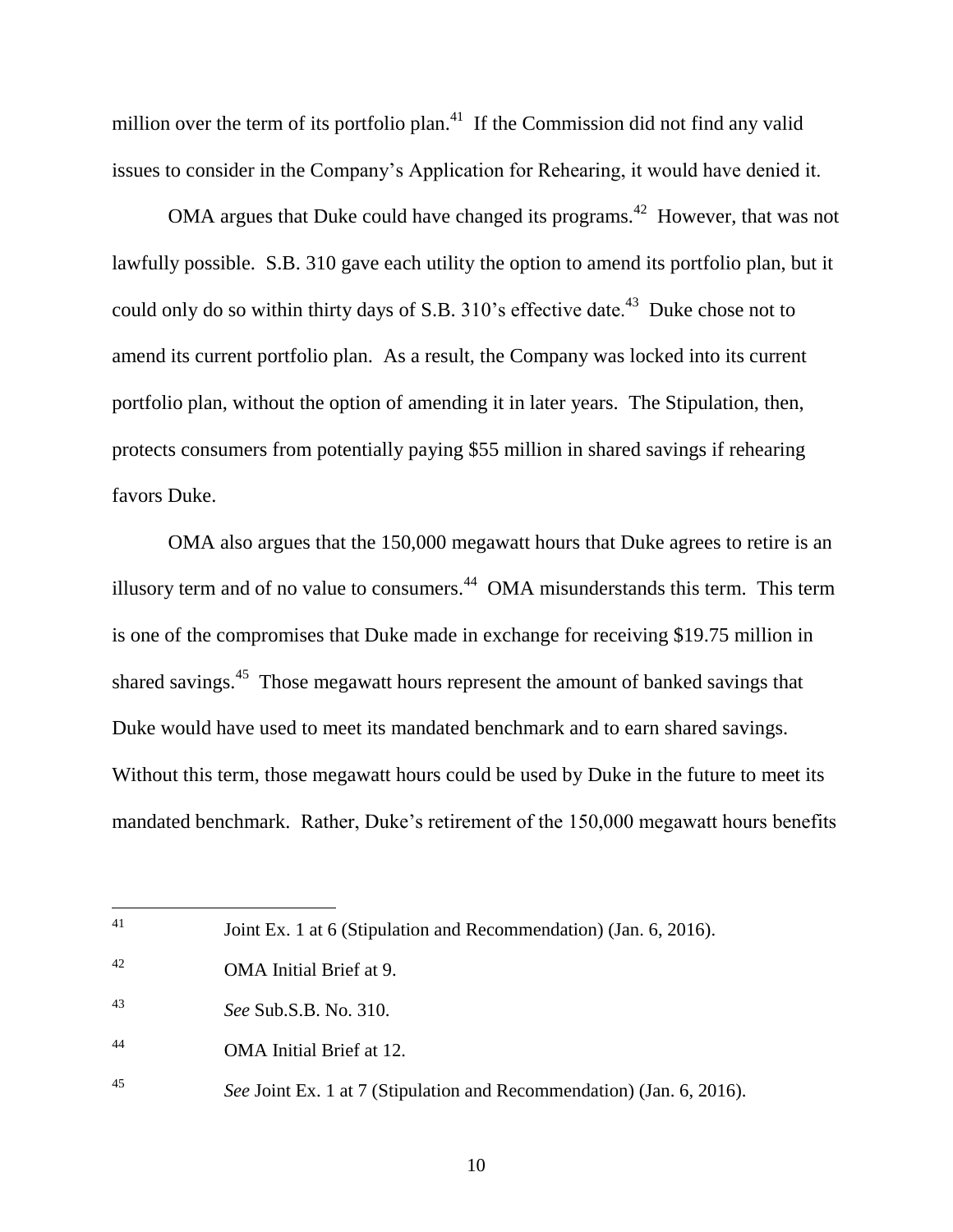the public interest by forcing Duke to increase its energy efficiency savings because it will not have the benefit of those retired savings in its bank.

## **C. The Stipulation does not violate any important regulatory principle or practice.**

The Stipulation does not violate any important regulatory principle or practice. In fact, the Stipulation efficiently resolves all of the issues in Case No. 14-457-EL-RDR and one issue in Case No. 15-534-EL-RDR.<sup>46</sup> The Intervenors mistakenly lean on the May 20 Order in Case No. 14-457-EL-RDR as precedent here to argue that the Stipulation violates the Commission's policy in this case.<sup>47</sup> But that Order is not final; it is subject to modification because the Commission granted rehearing. The May 20 Order, then, cannot be relied on as precedent when its findings and conclusions are being disputed in this proceeding.

OPAE argues that the Company's application in Case No. 14-1580-EL-RDR is improper because the Commission did not authorize incentives for 2016. OPAE overlooks the term in the 2011 and 2013 stipulations that allows for an extension of the recovery mechanism into 2016 if the parties agree.<sup>48</sup> It also provides for the present

<sup>47</sup> OCC Initial Brief at 10; OPAE Initial Brief at 8; Kroger Initial Brief at 11; OEG Initial Brief at 6; OMA Initial Brief at 16.

 $46\,$ <sup>46</sup> Duke Ex. 1 at 6 (*In re Duke Energy Ohio, Inc.*, Case Nos. 14-457-EL-RDR and 14-534-EL-RDR (Supplemental Direct Testimony of Timothy J. Duff on behalf of Duke Energy Ohio) (Feb. 19, 2016).

<sup>48</sup> *In the Matter of the Application of Duke Energy Ohio, Inc. for Approval of its Energy Efficiency and Peak-Demand Reduction Portfolio Programs*, Case No. 13-431- EL-POR (Opinion and Order at 6) (Dec. 4, 2013).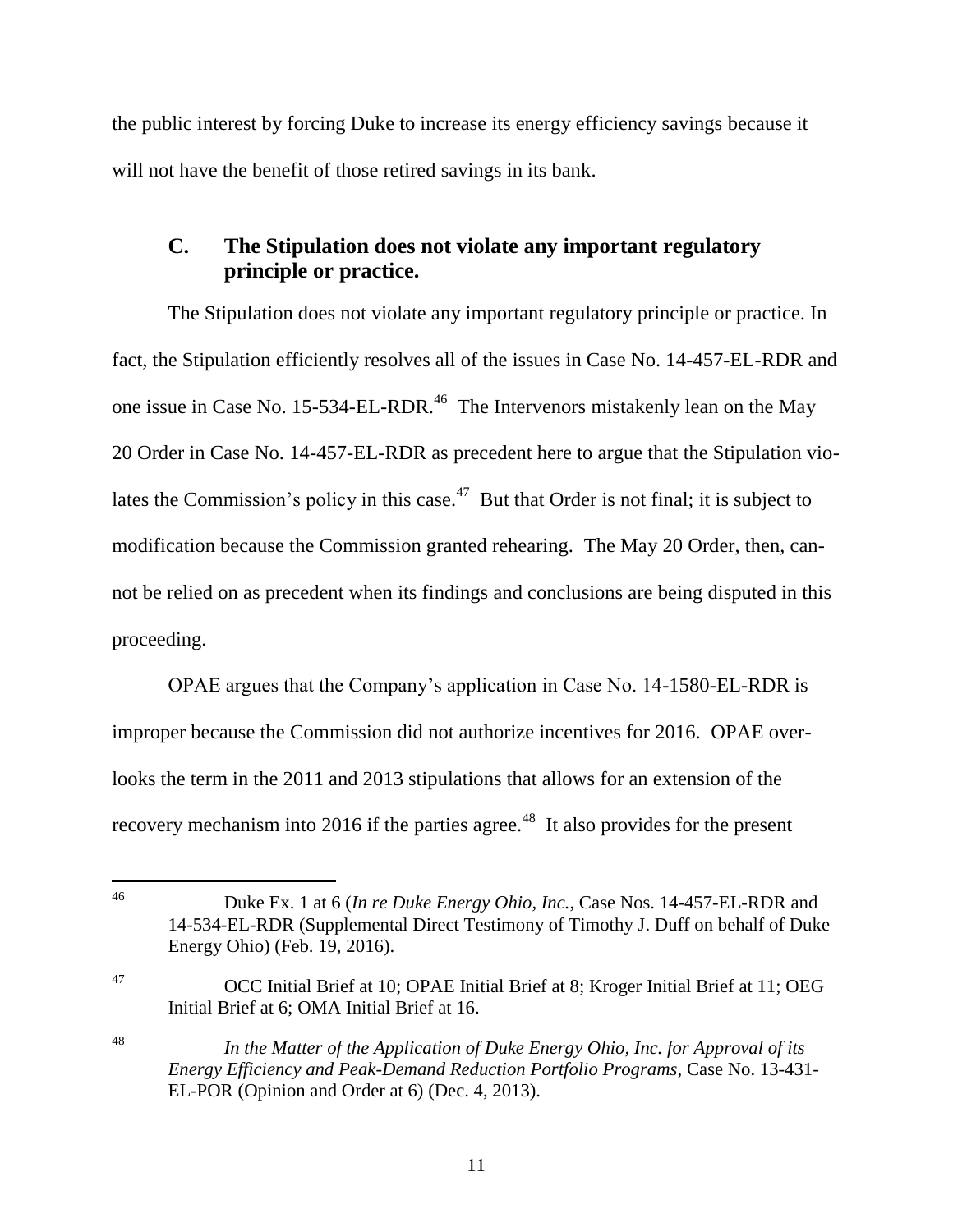circumstance in which the parties did not agree on an extension by allowing Duke to file an application pursuing an extension of the mechanism.<sup>49</sup> Therefore, the risk of about \$15 million presented by that potential extension is legitimate and addressed in the Stipulation.

OPAE also argues that the Stipulation violates Commission precedent set in Case No. 12-2190-EL-POR.<sup>50</sup> But the Order in that case has one sentence that mentions the use of banked savings.<sup>51</sup> It does not contain any context or discussion to give meaning to that language. $52$ 

The Intervenors all argue that the Stipulation violates policy set by the Supreme Court of Ohio that parties cannot be intentionally excluded from negotiation discussions.<sup>53</sup> Again, no parties here were intentionally excluded. All intervening parties received the email circulating the draft and asking if any parties had an interest in becoming a signatory party.<sup>54</sup> By not responding to Staff, the intervening parties demon-

<sup>49</sup> *In the Matter of the Application of Duke Energy Ohio, Inc. for Approval of its Energy Efficiency and Peak-Demand Reduction Portfolio Programs*, Case No. 13-431- EL-POR (Opinion and Order at 6) (Dec. 4, 2013).

<sup>50</sup> OPAE Initial Brief at 8.

<sup>51</sup> *In the Matter of the Application of The Cleveland Electric Illuminating Company, Ohio Edison Company, and The Toledo Edison Company for Approval of Their Energy Efficiency and Peak Demand Reduction Program Plans for 2013 through 2015*, Case No. 12-2190-EL-POR (Opinion and Order at 16) (Mar. 20, 2013).

<sup>52</sup> *See id*.

- <sup>53</sup> OCC Initial Brief at 10; OPAE Initial Brief at 10; Kroger Initial Brief at 11; OEG Initial Brief at 4; OMA Initial Brief at 15.
- <sup>54</sup> *See* OMA Ex. 21 (Staff's email to Intervenors regarding the draft stipulation).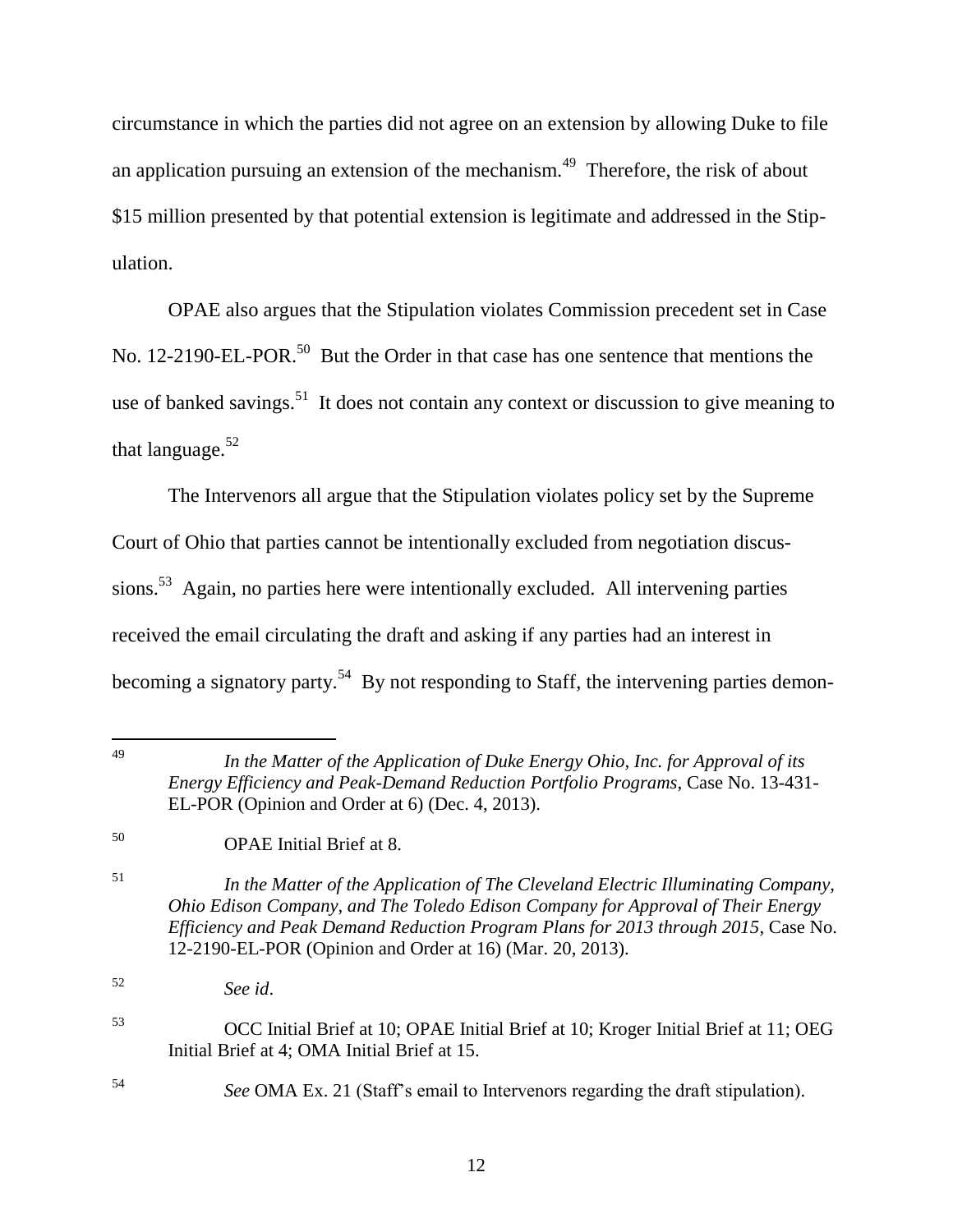strated that they had no interest in representing their client's interest in the Stipulation and excluded themselves from any further discussions. In the dicta cited by the Intervenors, the Court also states that it "would not create a requirement that all parties participate in all settlement meetings."<sup>55</sup> The parties here did not show an interest until after the Stipulation was signed and filed. It is no coincidence that it benefits the Intervenors' litigation position to argue after-the-fact that they indeed had an interest in negotiating the Stipulation. Staff could not assume that the intervening parties had an interest absent their communication of that to Staff.

Kroger and OMA argue that the Stipulation violates a regulatory principle because the amount of shared savings is not subject to the findings of Staff's audit of Duke's application in Case No. 14-457-EL-RDR. However, neither Kroger nor OMA point to any evidence establishing errors with Duke's application.<sup>56</sup> Furthermore, Staff witness Donlon testified that Staff had completed the audit at the time that Staff and Duke entered into the Stipulation. It is unnecessary to make the Stipulation subject to the audit when Staff already knew its results at the time it negotiated the Stipulation. Because the audit was completed beforehand, there are no surprises awaiting Staff.

55 <sup>55</sup> *Time Warner AxS v. Pub. Util. Comm.*, 75 Ohio St. 3d 229, 233, 661 N.E.2d 1097 (1996).

<sup>56</sup> *See* Tr. I at 285-86 (asking hypothetically about errors with Duke's application, but refraining from asking whether Staff found any errors in the application).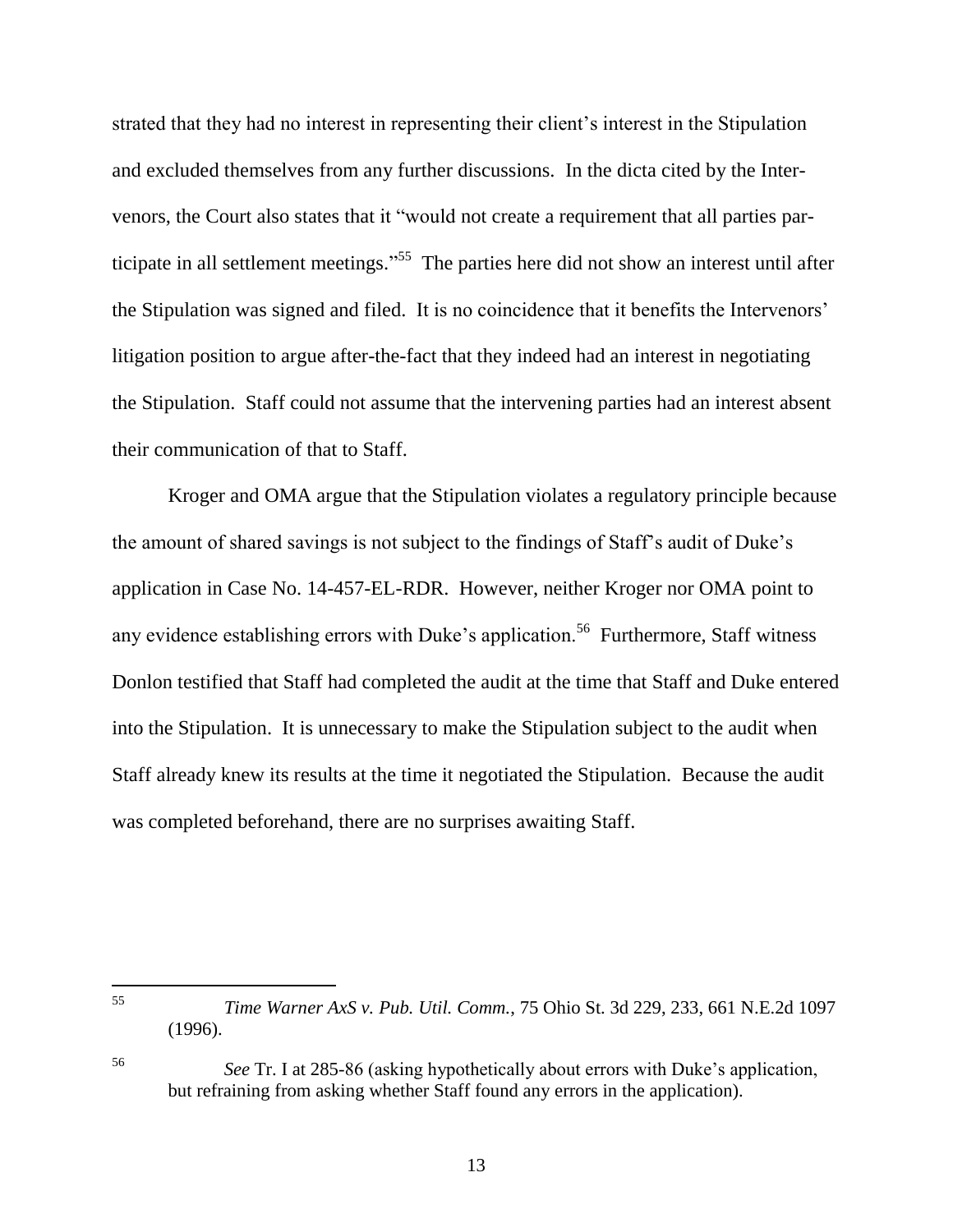#### **CONCLUSION**

The Stipulation meets all prongs of the three-part test. It is the product of serious

bargaining among knowledgeable, capable parties; it benefits consumers and the public

interest; and it does not violate any important regulatory principle or practice. Therefore,

the Commission should approve the Stipulation in this case.

Respectfully submitted,

**Michael DeWine** Ohio Attorney General

**William L. Wright** Section Chief

### */s/ Natalia V. Messenger*

**John H. Jones Natalia V. Messenger** Assistant Attorneys General Public Utilities Section 30 East Broad Street, 16<sup>th</sup> Floor Columbus, OH 43215-3793 614.466.4397 (telephone) 614.644.8764 (fax) [john.jones@ohioattorneygeneral.gov](mailto:john.jones@ohioattorneygeneral.gov) [natalia.messenger@ohioattorneygeneral.gov](mailto:natalia.messenger@ohioattorneygeneral.gov)

**On behalf of the Staff of The Public Utilities Commission of Ohio**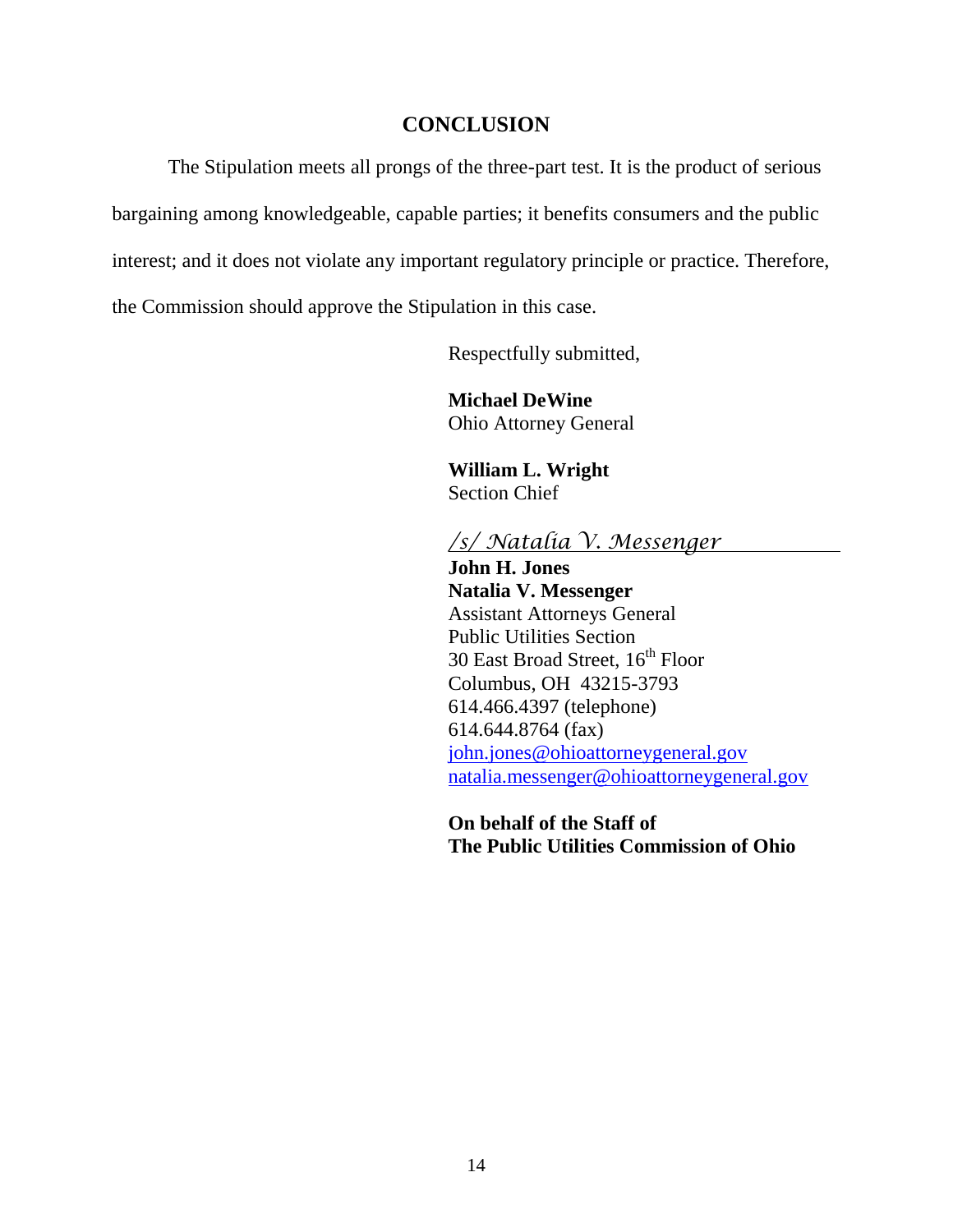#### **PROOF OF SERVICE**

I hereby certify that a true copy of the foregoing **Post-Hearing Brief** submitted on

behalf of the Staff of the Public Utilities Commission of Ohio, was served by regular U.S.

mail, postage prepaid, or hand-delivered, upon the following Parties of Record, this 13<sup>th</sup>

day of May, 2016.

*/s/ Natalia V. Messenger*

**Natalia V. Messenger** Assistant Attorney General

#### **Parties of Record:**

Terry Etter Kyle L. Kern Assistant Consumers' Counsel Office of the Ohio Consumers' Counsel 10 West Broad Street Suite 1800 Columbus, OH 43215 [terry.etter@occ.ohio.gov](mailto:terry.etter@occ.ohio.gov) [kyle.kern@occ.ohio.gov](mailto:kyle.kern@occ.ohio.gov)

Kimberly W. Bojko Danielle M. Ghiloni Carpenter Lipps & Leland 280 North High Street, Suite 1300 Columbus, OH 43215 [bojko@carpenterlipps.com](mailto:bojko@carpenterlipps.com) [ghiloni@carpenterlipps.com](mailto:ghiloni@carpenterlipps.com)

Colleen L. Mooney Ohio Partners for Affordable Energy 231 West Lima Street Findlay, OH 45839-1793 [cmooney@ohiopartners.org](mailto:cmooney@ohiopartners.org)

Amy B. Spiller Elizabeth H. Watts Duke Energy Ohio, Inc. 139 East Fourth Street, 1303 Main Cincinnati, OH 45202 [amy.spiller@duke-energy.com](mailto:amy.spiller@duke-energy.com) [elizabeth.watts@duke-energy.com](mailto:elizabeth.watts@duke-energy.com)

David F. Boehm Jody Kyler Cohn Boehm, Kurtz & Lowry 36 East Seventh Street, Suite 1510 Cincinnati, OH 45202 [dboehm@bkllawfirm.com](mailto:dboehm@bkllawfirm.com) [jkyler@bkllawfirm.com](mailto:jkyler@bkllawfirm.com)

Madeline Fleisher Environmental Law & Policy Center 21 West Broad Street, Suite 500 Columbus, OH 43215 [mfleisher@elpc.org](mailto:mfleisher@elpc.org)

Dane Stinson Bricker & Eckler 100 South Third Street Columbus, OH 43215-4291 [dstinson@bricker.com](mailto:dstinson@bricker.com)